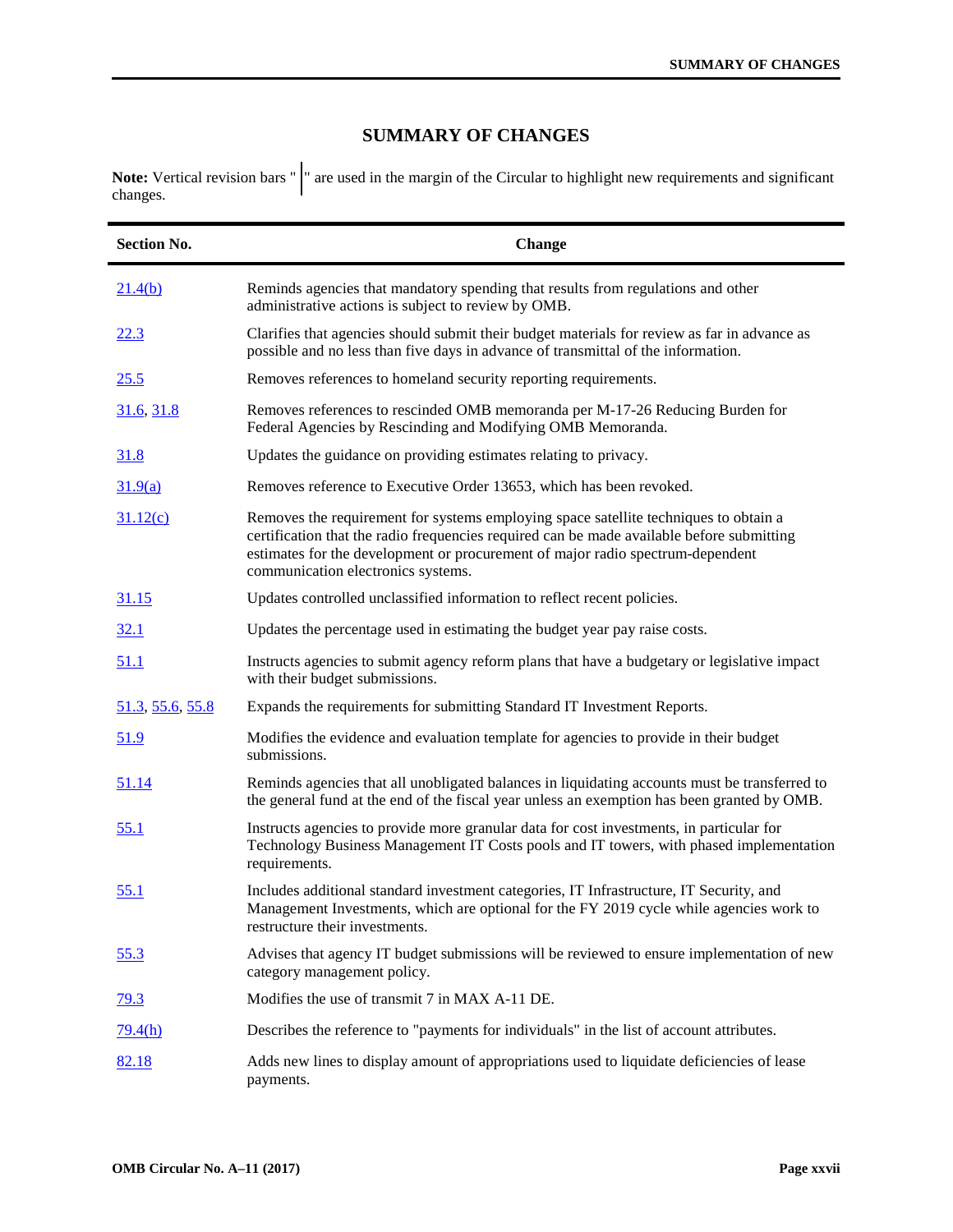## **SUMMARY OF CHANGES**

| <b>Section No.</b>                        | Change                                                                                                                                                                                                                                                                    |
|-------------------------------------------|---------------------------------------------------------------------------------------------------------------------------------------------------------------------------------------------------------------------------------------------------------------------------|
| 84.2(b)                                   | Provides additional clarification of reporting guidance for physical assets lines (13xx lines),<br>including construction and rehabilitation, major equipment, other major equipment, and other<br>physical assets.                                                       |
| 84.2(f)                                   | Clarifies the use of direct Federal programs to include both programs operated directly by<br>Federal employees and programs operated through contract or by grants to non-Federal<br>entities not included in the definition of "State and local governments."           |
| $84.3(a)$ , $84.4$                        | Provides instructions on providing character class data with the appropriate BEA category<br>classification and on reporting rescissions.                                                                                                                                 |
| 85.5(c)                                   | Clarifies the number of pay periods used to determine current year and budget year FTE<br>employment estimates.                                                                                                                                                           |
| 85.5(c)                                   | Updates the table showing compensable days.                                                                                                                                                                                                                               |
| <u>120.2</u>                              | Includes the term "account-specific apportionment" in place of "written apportionment".                                                                                                                                                                                   |
| <u>120.15, 120.19</u> ,<br>120.34, 120.36 | Clarifies that footnotes for apportioned amounts in the Application of Budgetary resources<br>section of an apportionment document have legal effect, while footnotes for budgetary<br>resources in the Application of Budgetary Resources sections have no legal effect. |
| 120.21                                    | Modifies the apportionment footnote requirement where a single footnote specifying the<br>difference between the rounded and unrounded amounts is acceptable.                                                                                                             |
| 120.24                                    | Updates the date for when the apportionment system will open for a new fiscal year to no later<br>than August 1 of any given year, and the date that agencies may submit their requests to OMB<br>to August 8.                                                            |
| <u>120.41</u>                             | Specifies that the 30 days that agencies are automatically apportioned are calendar days.                                                                                                                                                                                 |
| 120.56, 120.62                            | Clarifies the status of apportioned amounts following a short-term continuing resolution.                                                                                                                                                                                 |
| <u>123.4</u>                              | Clarifies the status of unobligated apportionment balances post short-term continuing<br>resolution.                                                                                                                                                                      |
| <u>123.8</u>                              | Provides the footnote required for a reapportionment of a TAFS that is also receiving an<br>automatic apportionment of funds pursuant to a short-term continuing resolution.                                                                                              |
| <u>124.3</u>                              | Includes sharing a draft communication template to notify employees of the status of<br>appropriations in the call with agencies.                                                                                                                                         |
| <u>185</u>                                | Directs agencies to use the online Credit Subsidy Calculator for relevant calculations instead<br>of the Credit Subsidy Calculator 2.                                                                                                                                     |
| 185.4(s)                                  | Asks agencies to alert OMB if there are questions about whether a government action is a<br>workout or a modification.                                                                                                                                                    |
| 185.6(c)                                  | Clarifies the difference between the traditional and balances approach for calculating<br>reestimates.                                                                                                                                                                    |
| 185.6(f)                                  | Instructs agencies to request permission from OMB to net reestimates between risk categories.                                                                                                                                                                             |
| 185.6(g)                                  | Includes more information about what constitutes a closing reestimate and how closing<br>reestimates should be performed.                                                                                                                                                 |